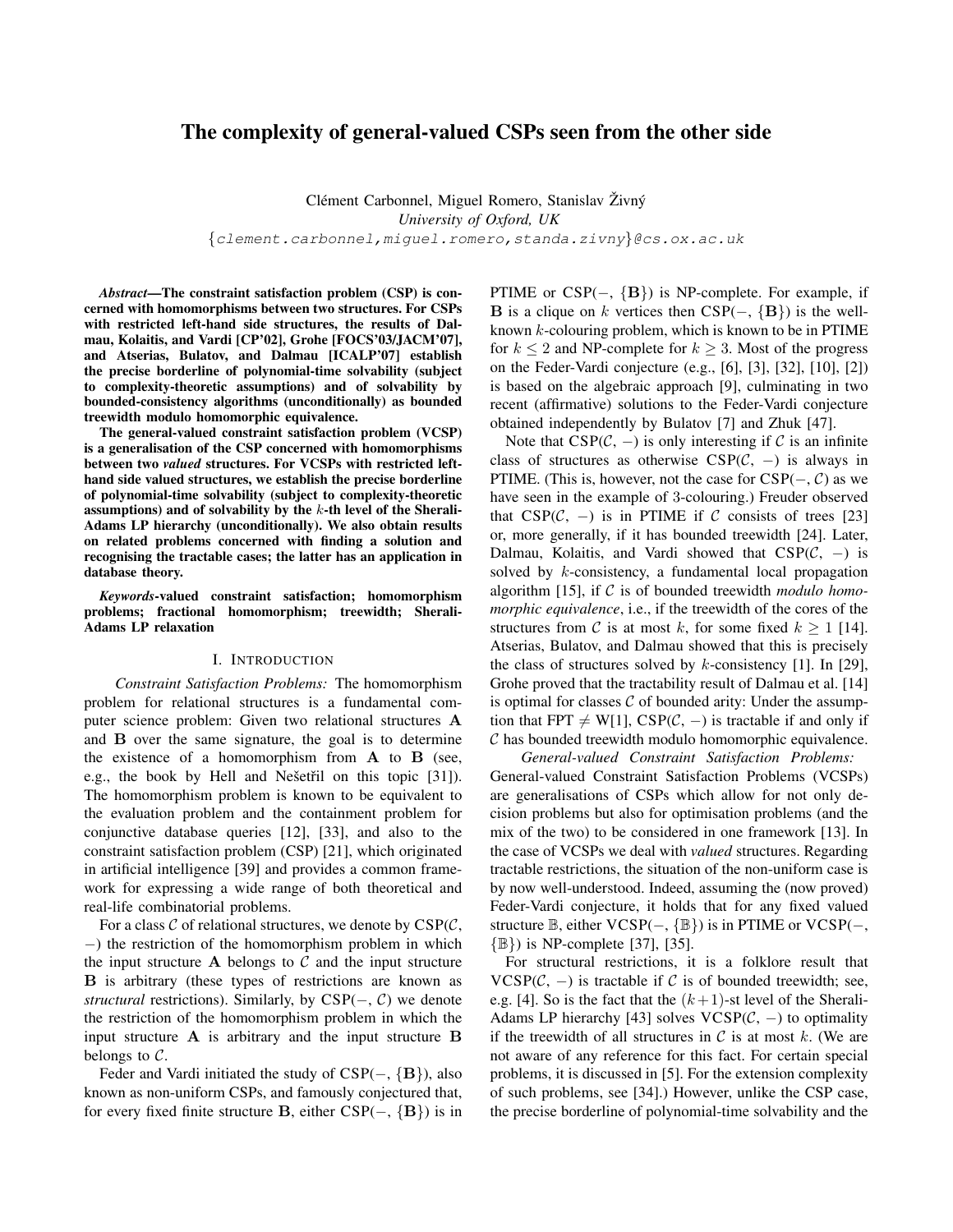power of fundamental algorithms (as the Sherali-Adams LP hierarchy) for VCSP( $C$ ,  $-$ ) is still unknown. Understanding these complexity and algorithmic frontiers for  $VCSP(\mathcal{C}, -)$ is the main goal of this paper.

*Contribution:* We study the problem  $VCSP(\mathcal{C}, -)$  for classes  $C$  of valued structures. As our first result, we give (in Theorem IV.1) a complete complexity classification of  $VCSP(\mathcal{C}, -)$  and identify the precise borderline of tractability, for classes  $C$  of bounded arity. A key ingredient in our result is a novel notion of *valued equivalence* and a characterisation of this notion in terms of *valued cores*. More precisely, we show that  $VCSP(\mathcal{C}, -)$  is tractable if and only if  $C$  has bounded treewidth modulo valued equivalence. This latter notion *strictly* generalises bounded treewidth and it is *strictly* weaker than bounded treewidth modulo homomorphic equivalence. Our proof builds on the characterisation by Dalmau et al. [14] and Grohe [29] for CSPs (see Section IV).

We show that the newly identified tractable classes are solvable by the Sherali-Adams LP hierarchy. Our second result (Theorem V.1) gives a precise characterisation of the power of Sherali-Adams for  $VCSP(\mathcal{C}, -)$ . In particular, we show that the  $(k + 1)$ -st level of the Sherali-Adams LP hierarchy solves  $VCSP(C, -)$  to optimality if and only if the valued cores of the structures from  $C$  have treewidth *modulo scopes* at most k and the *overlaps* of scopes are of size at most  $k+1$ . The proof builds on the work of Atserias et al.  $[1]$  and Thapper and Živný  $[46]$ , as well as on an adaptation of the classical result connecting treewidth and brambles by Seymour and Thomas [42].

Our main results are for the VCSP in which we ask for the cost of an optimal solution. It is also possible to define the VCSP as a *search* problem, in which one is additionally required to return a solution with the optimal cost. A complete characterisation of tractable search cases in terms of structural properties of (a class of structures)  $\mathcal C$  is open even for CSPs and there is some evidence that the tractability frontier cannot be captured in simple terms [8, Lemma 1]. Building on our main results as well as on techniques from [45], we give in Section VI a characterisation of the tractable cases for search  $VCSP(\mathcal{C}, -)$  in terms of tractable core computation (Theorem VI.1). Finally, we provide in Section VII tight complexity bounds for several problems related to our classification results, e.g., deciding whether the treewidth is at most  $k$  modulo valued equivalence, deciding solvability by the k-th level of the Sherali-Adams LP hierarchy, and deciding valued equivalence for valued structures. These results have interesting consequences to database theory, specifically, to the evaluation and optimisation of conjunctive queries over *annotated* databases. In particular, we show that the containment problem of conjunctive queries over the tropical semiring is in NP, thus improving on the work of [36], which put it in  $\Pi_2^p$ .

*Related work:* In his PhD thesis [19], Färnqvist studied the complexity of  $VCSP(\mathcal{C}, -)$  and also some fragments of VCSPs (see also [20], [18]). He considered a very specific framework that only allows for particular types of classes  $\mathcal{C}$ 's to be classified. For these classes, he showed that only bounded treewidth gives rise to tractability (assuming bounded arity) and asked about more general classes. In particular, decision CSPs do *not* fit in his framework and Grohe's classification [29] is not implied by Färnqvist's work. In contrast, our characterisation (of *all* classes C's of valued structures) gives rise to new tractable cases going beyond those identified by Färnqvist. Moreover, we can derive both Grohe's classification and Färnqvist's classification directly from our results, as explained in Section IV.

It is known that Grohe's characterisation applies only to classes C of *bounded arity*, i.e., when the arities of the signatures are always bounded by a constant (for instance, CSPs over digraphs) and fails for classes of unbounded arity. In this direction, several hypergraph-based restrictions that lead to tractability have been proposed (for a survey see, e.g. [25]). Nevertheless, the precise tractability frontier for CSP(C, −) is not known. The situation is different for *fixedparameter tractability*: Marx gave a complete classification of the fixed-parameter tractable restrictions  $CSP(\mathcal{C}, -)$ , for classes  $C$  of structures of unbounded arity [38]. In the case of VCSPs, Gottlob et al. [26] and Färnqvist [18] applied well-known hypergraph-based tractable restrictions of CSPs to VCSPs.

### II. PRELIMINARIES

We assume familiarity with relational structures and homomorphisms. Briefly, a *relational signature* is a finite set  $\tau$  of relation symbols R, each with a specified arity ar(R). A *relational structure* A over a relational signature τ (or a relational  $\tau$ -structure, for short) is a finite universe A together with one relation  $R^{\mathbf{A}} \subseteq A^{\text{ar}(R)}$  for each symbol  $R \in \tau$ . A *homomorphism* from a relational  $\tau$ -structure A (with universe A) to a relational  $\tau$ -structure **B** (with universe B) is a mapping  $h : A \mapsto B$  such that for all  $R \in \tau$  and all tuples  $x \in R^A$  we have  $h(x) \in R^B$ . We refer the reader to [31] for more details.

We use  $\overline{\mathbb{Q}}_{\geq 0}$  to denote the set of nonnegative rational numbers with positive infinity, i.e.  $\overline{\mathbb{Q}}_{\geq 0} = \mathbb{Q}_{\geq 0} \cup \{\infty\}$ . As usual, we assume that  $\infty + c = c + \infty = \infty$  for all  $c \in \overline{\mathbb{Q}}_{\geq 0}$ ,  $\infty \times 0 = 0 \times \infty = 0$ , and  $\infty \times c = c \times \infty = \infty$ , for all  $c > 0$ .

*Valued structures:* A *signature* is a finite set σ of function symbols f, each with a specified arity  $ar(f)$ . A *valued structure*  $\mathbb A$  over a signature  $\sigma$  (or a valued  $\sigma$ structure, for short) is a finite universe A together with one function  $f^{\mathbb{A}}: A^{ar(f)} \mapsto \overline{\mathbb{Q}}_{\geq 0}$  for each symbol  $f \in \sigma$ . We define tup( $A$ ) to be the set of all pairs  $(f, x)$  such that  $f \in \sigma$  and  $\mathbf{x} \in A^{\text{ar}(f)}$ . If  $\mathbb{A}, \mathbb{B}, \dots$  are valued structures, then  $A, B, \ldots$  denote their respective universes.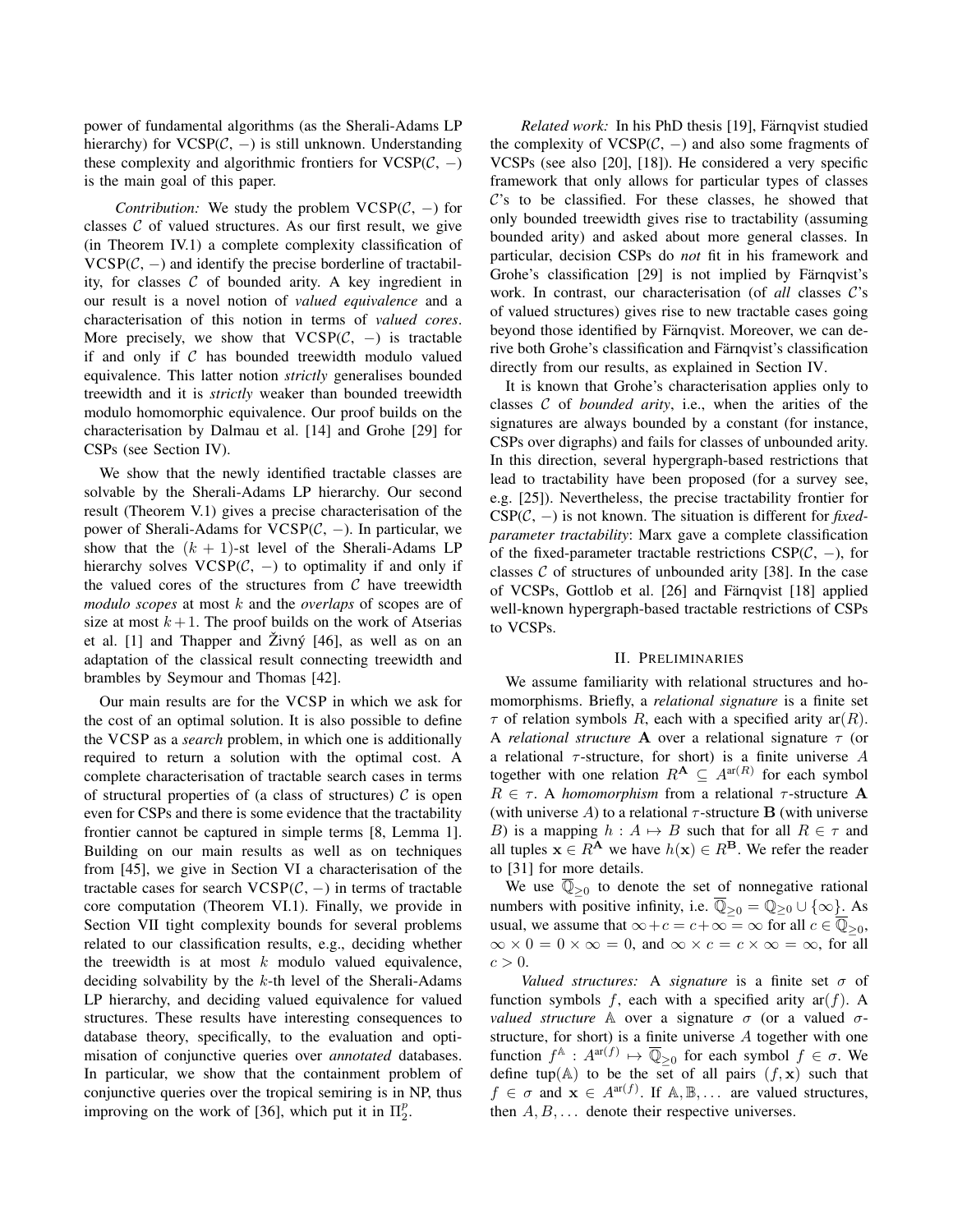*VCSPs:* We define *Valued Constraint Satisfaction Problems* (VCSPs) as in [44]. An instance of the VCSP is given by two valued structures  $A$  and  $B$  over the same signature  $\sigma$ . For a mapping  $h : A \mapsto B$ , we define

$$
cost(h) = \sum_{(f, \mathbf{x}) \in \text{tup}(\mathbb{A})} f^{\mathbb{A}}(\mathbf{x}) f^{\mathbb{B}}(h(\mathbf{x})).
$$

The goal is to find the minimum cost, denoted by  $opt(A, B)$ , over all possible mappings  $h : A \mapsto B$ .

For a class  $C$  of valued structures (not necessarily over the same signature), we denote by  $VCSP(\mathcal{C}, -)$  the restriction of the VCSP to instances  $(A, B)$  such that  $A \in \mathcal{C}$ . We say that  $VCSP(\mathcal{C}, -)$  is in PTIME, the class of problems solvable in *polynomial time*, if there is a deterministic algorithm that solves any instance  $(A, B)$  of VCSP( $C$ , -) in time  $(|A| + |B|)^{O(1)}$ . We also consider the parameterised version of VCSP( $C$ , -), denoted by p-VCSP( $C$ , -), where the parameter is  $|A|$ . We say that p-VCSP( $C$ , -) is in FPT, the class of problems that are *fixed-parameter tractable*, if there is a deterministic algorithm that solves any instance  $(A, B)$  of  $p$ -VCSP( $C$ ,  $-)$  in time  $f(|A|) \cdot |B|^{O(1)}$ , where  $f : \mathbb{N} \mapsto \mathbb{N}$  is an arbitrary computable function. The class W[1], introduced in [17], can be seen as an analogue of NP in parameterised complexity theory. Proving W[1] hardness of  $p$ -VCSP( $C$ , -) (under an fpt-reduction) is a strong indication that  $p$ -VCSP( $C$ ,  $-$ ) is not in FPT as it is believed that FPT  $\neq$  W[1]. We refer the reader to [22] for more details on parameterised complexity.

*Treewidth of a valued structure:* The notion of treewidth (originally introduced by Bertelé and Brioschi [4] and later rediscovered by Robertson and Seymour [40]) is a well-known measure of the tree-likeness of a graph [16]. Let  $G = (V(G), E(G))$  be a graph. A *tree decomposition* of G is a pair  $(T, \beta)$  where  $T = (V(T), E(T))$  is a tree and  $\beta$  is a function that maps each node  $t \in V(T)$  to a subset of  $V(G)$ such that (i)  $V(G) = \bigcup_{t \in V(T)} \beta(t)$ , (ii) for every  $u \in V(G)$ , the set  $\{t \in V(T) \mid u \in \beta(t)\}\$  induces a connected subgraph of T, and (iii) for every edge  $\{u, v\} \in E(G)$ , there is a node  $t \in V(T)$  with  $\{u, v\} \subset \beta(t)$ . The *width* of the decomposition  $(T, \beta)$  is max $\{|\beta(t)| | t \in V(T)\} - 1$ . The *treewidth*  $tw(G)$  of a graph G is the minimum width over all its tree decompositions.

Let A be a relational structure over a relational signature τ . Its *Gaifman graph* (also known as *primal graph*), denoted by  $G(A)$ , is the graph whose vertex set is the universe of A and whose edges are the pairs  $\{u, v\}$  for which there is a tuple x and a relation symbol  $R \in \tau$  such that  $u, v$ appear in x and  $x \in R^A$ . We define the treewidth of A to be  $tw(\mathbf{A}) = tw(G(\mathbf{A})).$ 

Let A be a valued  $\sigma$ -structure. We define the set of the *positive* tuples of A to be tup(A)<sub>>0</sub> =  $\{(f, \mathbf{x}) \in$  $\tan(\mathbb{A})$  |  $f^{\mathbb{A}}(\mathbf{x}) > 0$ . Note that if  $\mathbb{A}$  is the left-hand side of an instance of the VCSP, the only tuples relevant to the problem are those in tup( $A$ )<sub>>0</sub>. Hence, in order to define structural restrictions and in particular, the notion of treewidth, we focus on the structure induced by  $\text{tup}(\mathbb{A})_{>0}$ . Formally, we associate with the signature  $\sigma$  a relational signature rel( $\sigma$ ) that contains, for every  $f \in \sigma$ , a relation symbol  $R_f$  of the same arity as f. We define  $Pos(A)$  to be the relational structure over rel( $\sigma$ ) with the same universe A of A such that  $\mathbf{x} \in R_f^{\text{Pos}(\mathbb{A})}$  $f_f^{\text{Pos}(\mathbb{A})}$  if and only if  $(f, \mathbf{x}) \in \text{tup}(\mathbb{A})_{>0}$ . We let the treewidth of  $\mathbb A$  be  $tw(\mathbb A) = tw(Pos(\mathbb A)).$ 

Remark. Observe that, in the VCSP, we allow infinite costs not only in  $\mathbb B$  but also in the left-hand side structure A. This allows us to consider the VCSP as the minimumcost mapping problem between two mathematical objects of the same nature. Intuitively, mapping the tuples of  $A$  to infinity ensures that those are logically equivalent to *hard constraints*, as any minimum-cost solution must map them to tuples of cost exactly 0 in B. Thus, decision CSPs, which are  $\{0, \infty\}$ -valued VCSPs, are a special case of our definition and all our results also apply to CSPs.

#### III. EQUIVALENCE FOR VALUED STRUCTURES

We start by introducing the notion of valued equivalence that is crucial for our results.

Definition 1. *Let* A, B *be valued* σ*-structures. We say that* A improves  $\mathbb{B}$ *, denoted by*  $\mathbb{A} \preceq \mathbb{B}$ *, if*  $opt(\mathbb{A}, \mathbb{C}) \leq opt(\mathbb{B}, \mathbb{C})$ *for all valued* σ*-structures* C*.*

When two valued structures improve each other, we call them equivalent. (In Section I, we used the term "valued equivalence". From now on, we drop the word "valued" unless needed for clarity.)

Definition 2. *Let* A, B *be valued* σ*-structures. We say that* A *and* **B** *are* equivalent, *denoted by*  $A \equiv$  **B**, *if*  $A \leq$  **B** *and*  $\mathbb{B} \preceq \mathbb{A}$ .

Hence, two valued  $\sigma$ -structures A and B are equivalent if they have the same optimal cost over all right-hand side valued structures. While equivalence implies *homomorphic* equivalence of  $Pos(A)$  and  $Pos(\mathbb{B})$ , the converse does not hold in general [11] (cf. Example 2).

We now give a characterisation of equivalence in terms of certain types of homomorphisms. A homomorphism between two relational structures is a structure-preserving mapping. A *fractional* homomorphism between two valued structures played an important role in [44]. Intuitively, it is a probability distribution over mappings between the universes of the two structures with the property that the expected cost is not increased [44]. In this paper, we will need a different but related notion of *inverse* fractional homomorphism. For sets A and B, we denote by  $B^A$  the set of all mappings from A to B.

Definition 3. *Let* A, B *be valued* σ*-structures. An* inverse fractional homomorphism *from*  $\mathbb A$  *to*  $\mathbb B$  *is a function*  $\omega$  :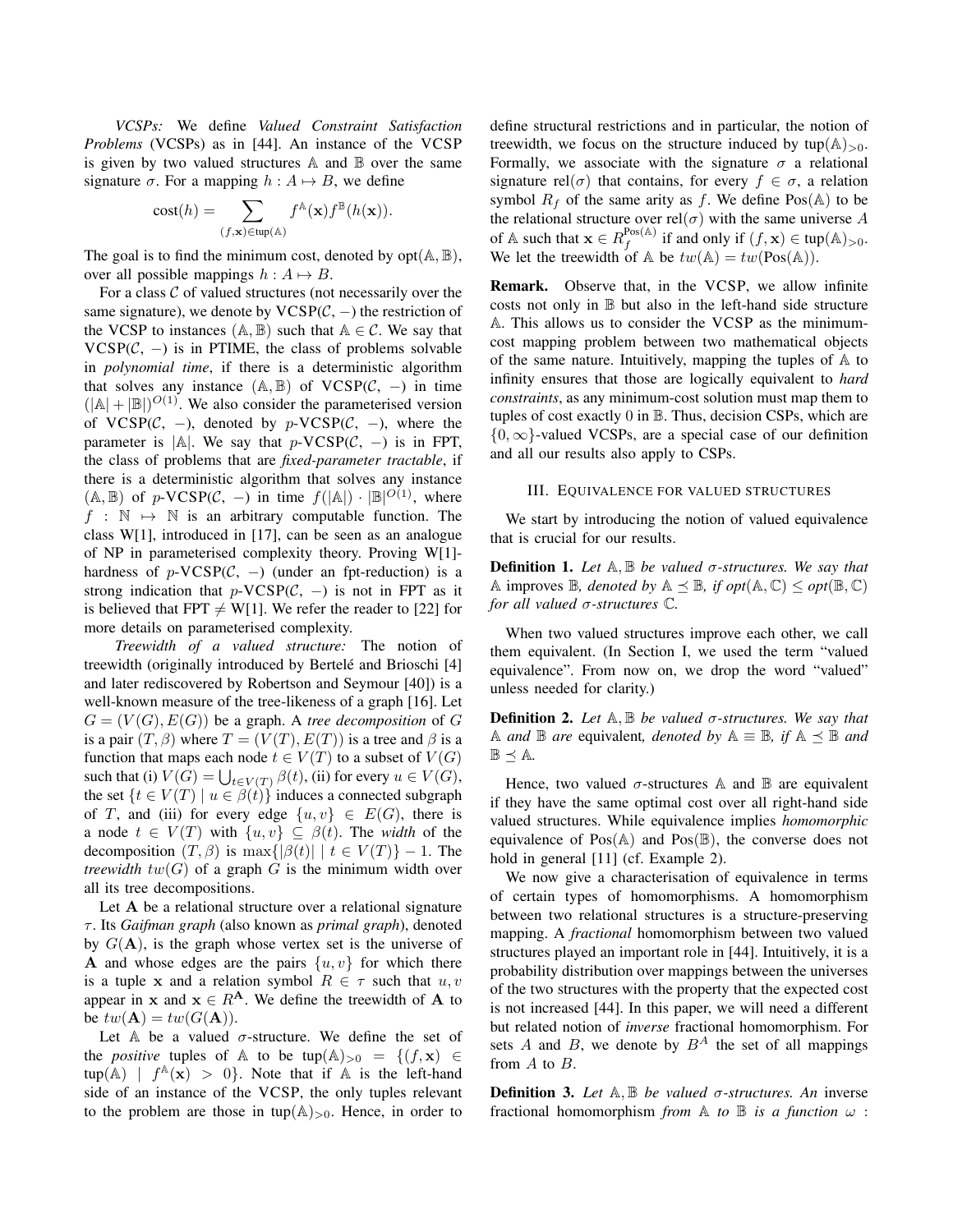$B^A \mapsto \mathbb{Q}_{\geq 0}$  *with*  $\sum_{g \in B^A} \omega(g) = 1$  *such that for each*  $(f, \mathbf{x}) \in \overline{tup}(\mathbb{B})$  *we have* 

$$
\sum_{g \in B^A} \omega(g) f^{\mathbb{A}}(g^{-1}(\mathbf{x})) \le f^{\mathbb{B}}(\mathbf{x})
$$

where  $f^{\mathbb{A}}(g^{-1}(\mathbf{x})) := \sum_{\mathbf{y} \in A^{ar(f)}: g(\mathbf{y}) = \mathbf{x}} f^{\mathbb{A}}(\mathbf{y})$ *. We define the* support *of*  $\omega$  *to be the set supp* $(\omega) := \{g \in B^A \mid \omega(g) > 0\}$ 0}*.*

Observe that an inverse fractional homomorphism  $\omega$  from A to B is actually a distribution over the set of homomorphisms from Pos(A) to Pos(B), i.e., every  $q \in \text{supp}(\omega)$  is a homomorphism from  $Pos(A)$  to  $Pos(\mathbb{B})$ . The following result relates improvement and inverse fractional homomorphisms.

Proposition III.1. *Let* A, B *be valued* σ*-structures. Then,*  $A \preceq B$  *if and only if there exists an inverse fractional homomorphism from* A *to* B*.*

*Proof sketch:* From right to left, take an arbitrary valued  $\sigma$ -structure C and a minimum-cost mapping h from B to C. The idea is to compose the inverse fractional homomorphism  $\omega$  from A to B with the mapping h to obtain a distribution over mappings from  $A$  to  $C$  whose cost in expectation is less than  $cost(h) = opt(\mathbb{B}, \mathbb{C})$ . This implies that opt $(A, \mathbb{C}) \le$  opt $(\mathbb{B}, \mathbb{C})$ . For the other direction, we can write a linear system capturing the existence of an inverse fractional homomorphism from A to B. If there is no such fractional homomorphism, by Farkas' Lemma, we obtain a vector w of weights (one weight for each element in tup( $\mathbb{B}$ )) with certain properties. From  $\mathbb B$  and  $w$ , we can define a counterexample to the fact that  $A \preceq \mathbb{B}$ .

Appropriate notions of cores have played an important role in the complexity classifications of left-hand side restricted CSPs [29], right-hand side restricted CSPs [9], [7], [47], and right-hand side restricted VCSPs [45], [35]. We define cores around inverse fractional homomorphisms. We say that a valued structure A is a *core* if every inverse fractional homomorphism  $\omega$  from A to A is *surjective*, i.e., every  $g \in \text{supp}(\omega)$  is surjective. A valued structure  $\mathbb{A}'$  is a *core* of  $\mathbb{A}$  if  $\mathbb{A}'$  is a core itself and  $\mathbb{A}' \equiv \mathbb{A}$ . In the full version [11], we show that

- (i) every valued structure A has a core,
- (ii) all cores of A are isomorphic (in the sense of [11, Definition 8]),
- (iii) *the* core of A is a structure with minimum number of elements among those equivalent to A,
- (iv) the core of  $A$  is a structure with minimum treewidth among those equivalent to A, and
- (v) the core of A can be computed effectively.

## IV. COMPLEXITY OF  $VCSP(\mathcal{C},-)$

Let  $C$  be a class of valued structures. We say that  $C$  has *bounded arity* if there is a constant  $r \geq 1$  such that for every valued  $\sigma$ -structure  $A \in \mathcal{C}$  and  $f \in \sigma$ , we have that  $ar(f) \leq r$ . Similarly, we say that C has bounded treewidth *modulo equivalence* if there is a constant  $k \geq 1$  such that every  $A \in \mathcal{C}$  is equivalent to a valued structure  $A'$  with  $tw(\mathbb{A}') \leq k$ . The following is our first main result.

Theorem IV.1 (Complexity classification). *Assume FPT*  $\neq$  *W*[1]. Let C be a recursively enumerable class of valued *structures of bounded arity. Then, the following are equivalent:*

- *1)* VCSP*(*C*,* −*) is in PTIME.*
- *2)*  $p$ -VCSP(*C*, −*) is in FPT.*
- *3)* C *has bounded treewidth modulo equivalence.*

Although Grohe's result [29] for CSPs looks almost identical to Theorem IV.1, we emphasise that his result involves a different type of equivalence. In Grohe's case, the equivalence in question is *homomorphic equivalence* whereas in our case the equivalence in question involves *improvement*. As we will explain later in this section, Grohe's classification follows as a special case of Theorem IV.1.

Note that by property (iv) of cores discussed at the end of Section III, a class  $C$  has bounded treewidth modulo equivalence if and only if the class given by the *cores* of the valued structures in  $C$  has bounded treewidth. This notion strictly generalises bounded treewidth, as illustrated in Example 1. Consequently, Theorem IV.1 gives new tractable cases.

**Example 1.** Consider the signature  $\sigma = \{f, \mu\}$ , where f and  $\mu$  are binary and unary function symbols, respectively. For  $n \geq 1$ , let  $\mathbb{A}_n$  be the valued  $\sigma$ -structure with universe  $A_n = \{1, \ldots, n\} \times \{1, \ldots, n\}$  such that (i)  $f^{\mathbb{A}_n}((i,j),(i',j')) = \infty$  if  $i \leq i', j \leq j'$ , and  $(i'-i) + (j'-j) = 1$ ; otherwise  $f^{An}((i,j),(i',j')) = 0$ , and (ii)  $\mu^{\mathbb{A}_n}((i,j)) = 1$ , for all  $(i,j) \in A_n$ . Also, for  $n \geq 1$ , let  $\mathbb{A}'_n$  be the valued  $\sigma$ -structure with universe  $A'_n = \{1, \ldots, 2n-1\}$  such that (i)  $f^{A'_n}(i, j) = \infty$  if  $j = i + 1$ ; otherwise  $f^{\mathbb{A}'_n}(i, j) = 0$ , and (ii)  $\mu^{\mathbb{A}'_n}(i) = i$ , for  $1 \le i \le n$ , and  $\mu^{\mathbb{A}'_n}(i) = 2n - i$ , for  $n + 1 \le i \le 2n - 1$ . The structures A and  $A'$  from Figure 1 correspond to  $A_3$ and  $\mathbb{A}'_3$ , respectively; informally  $\mathbb{A}_n$  is a directed grid of size  $n \times n$  with a unary function  $\mu$  with weight 1 applied to each element. We argue in [11] that for each  $n \geq 1$  the valued structure  $\mathbb{A}'_n$  is the core of  $\mathbb{A}_n$ . Since  $tw(\mathbb{A}'_n) = 1$ , the class  $C := \{A_n \mid n \geq 1\}$  has bounded treewidth modulo equivalence. However,  $C$  has unbounded treewidth as the Gaifman graphs in  $\{G(Pos(\mathbb{A}_n)) \mid n \geq 1\}$  correspond to the class of (undirected) *grids*, which is a well-known family of graphs with unbounded treewidth (see, e.g. [16]).

It is worth noticing that bounded treewidth modulo equivalence implies bounded treewidth modulo homomorphic equivalence (of the positive parts), but the converse is not true in general, as the next example shows. Therefore, Theorem IV.1 tells us that the tractability frontier for  $VCSP(\mathcal{C},$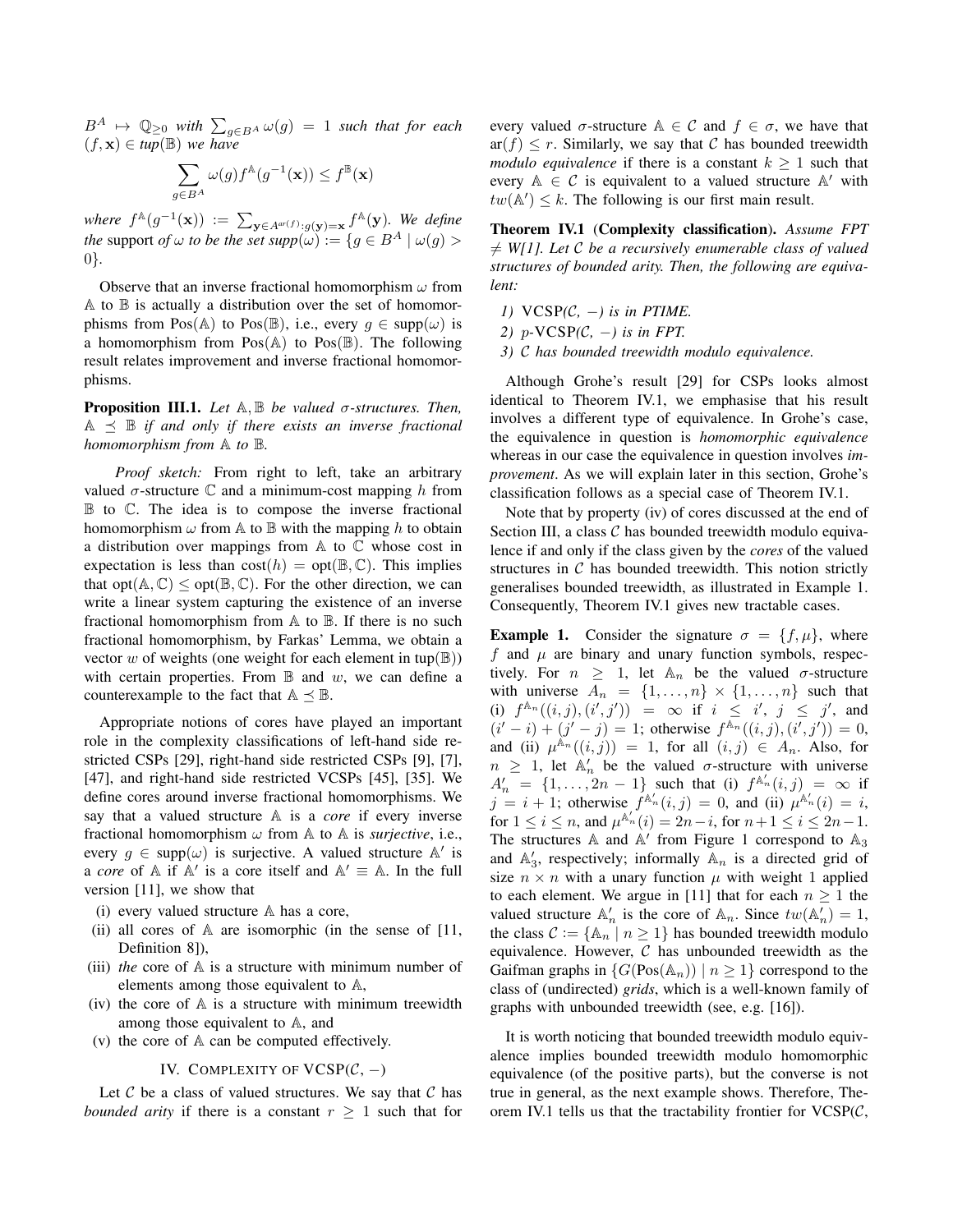−) lies *strictly* between bounded treewidth and bounded treewidth modulo homomorphic equivalence.

**Example 2.** For  $n \geq 3$ , let  $\mathbb{A}_n$  be the valued  $\sigma$ -structure from Example 1. Let  $\mathbb{C}_n$  be the valued  $\sigma$ -structure with the same universe as  $\mathbb{A}_n$ , i.e.,  $C_n = \{1, \ldots, n\} \times \{1, \ldots, n\},\$ such that  $f^{\mathbb{C}_n} = f^{\mathbb{A}_n}$  and  $\mu^{\mathbb{C}_n}$  is defined as follows. Let  $D_1, \ldots, D_n$  be the *n* first diagonals of  $\mathbb{C}_n$  starting from the bottom left corner  $(1, 1)$  (see Figure 1 for an illustration of  $\mathbb{C}_4$ ). For  $1 \leq i \leq n$ , let  $E_i$  be the top-left to bottomright enumeration of  $D_i$ . In particular,  $E_1 = ((1,1)),$  $E_2 = ((2, 1), (1, 2)), E_3 = ((3, 1), (2, 2), (1, 3))$  and  $E_n =$  $((n, 1), (n - 1, 2), \ldots, (1, n)).$  Fix an integer  $M = M(n)$ such that  $M > n^2$ . The values assigned by  $\mu^{\mathbb{C}_n}$  to  $E_1, E_2$ and  $E_3$  are (1),  $(M, 1)$  and  $(M^3, M^2, M^4)$ , respectively, and for  $E_i$ , with  $4 \leq i \leq n$ , is  $(M, 1, \ldots, 1, M)$ . All remaining elements in  $C_n \setminus \bigcup_{1 \leq i \leq n} D_i$  receive cost 1. Figure 1 depicts the case of  $\mathbb{C}_4$ . Let  $\overline{\mathcal{C}} := {\mathbb{C}_n \mid n \geq 3}$ . Note first that  $Pos(\mathbb{C}_n)$  is homomorphically equivalent to the relational structure  $P_{2n-1}$  over relational signature rel $(\sigma) = \{R_f, R_\mu\}$ (recall the definition of rel( $\sigma$ ) from Section II), whose universe is  $P_{2n-1} = \{1, \ldots, 2n-1\}$ ,  $R_{\mu}^{\mathbf{P}_{2n-1}} = P_{2n-1}$  and  $R_f^{\mathbf{P}_{2n-1}} = \{(i, i+1) \mid 1 \le i \le 2n-2\}$ . Since  $tw(\mathbf{P}_{2n-1}) =$ 1, for all  $n \geq 3$ , it follows that  $\{Pos(\mathbb{C}_n) \mid n \geq 3\}$  has bounded treewidth modulo homomorphic equivalence. We show in [11] that  $\mathbb{C}_n$  is a core, for all  $n \geq 3$ , and thus C has unbounded treewidth modulo (valued) equivalence.

*Corollaries of the complexity classification:* We can obtain the classification for CSPs of Dalmau et al. [14] and Grohe [29] as a special case of Theorem IV.1. Indeed, we can encode left-hand side relational structures as  $\{0,\infty\}$ valued structures in the following way: a tuple has value  $\infty$  if it belongs to the corresponding relation, otherwise its value is 0. Also, for a class C of  $\{0, \infty\}$ -valued structures, the problem  $VCSP(\mathcal{C},-)$  boils down to  $CSP(\mathcal{C},-)$ , and the notion of bounded treewidth modulo (valued) equivalence collapses to bounded treewidth modulo homomorphic equivalence. Hence, by applying Theorem IV.1 to  $\{0, \infty\}$ valued structures, we recover the known CSP classification from [14], [29].

In his PhD thesis [19], Färnqvist also considered the complexity of  $VCSP(\mathcal{C}, -)$ . However, he considered a different definition of the problem, that we denote by  $VCSP<sub>F</sub>(C,$ −). In his framework, VCSPs are parameterised by a class of relational structures  $C$ , instead of valued structures. In particular, VCSP<sub>F</sub>( $C$ , -) coincides with VCSP( $C$ <sub>F</sub>, -), where each valued structure  $A \in \mathcal{C}_F$  is obtained from a relational structure  $A \in \mathcal{C}$  by ignoring the signature of A and adding one fresh function symbol  $f_{R, x}$  for each tuple  $\mathbf{x} \in R^{\mathbf{A}}$  such that  $f_{R,\mathbf{x}}^{\mathbf{A}}(\mathbf{x}) = 1$  and  $f_{R,\mathbf{x}}^{\mathbf{A}}(\mathbf{y}) = 0$ , for all  $y \neq x$ . (For more details on this framework, see [11, Section 4].) It was shown in [19] that for a class C of relational structures of bounded arity,  $VCSP<sub>F</sub>(C, -)$ is tractable if and only if  $C$  has bounded treewidth. This result follows directly from Theorem IV.1 as every valued structure in a class of the form  $\mathcal{C}_F$  is a (valued) core, and hence, bounded treewidth modulo equivalence boils down to bounded treewidth. Notice that our definition of  $VCSP(\mathcal{C})$ , −) is parameterised directly by a class of valued structures C. This allows for a more fine-grained analysis of structural restrictions and, in particular, provides new tractable classes beyond bounded treewidth (cf. Example 1).

Finally, let us note that since Theorem IV.1 applies to *all* valued structures, the tractability part applies directly to the *finite-valued* VCSP, where all functions are restricted to take finite values in  $\mathbb{Q}_{\geq 0}$ . In fact, also the hardness part of Theorem IV.1 holds for the finite-valued VCSP [11]. Moreover, we give in [11] examples that demonstrate that already for finite-valued structures the tractability frontier is strictly between bounded treewidth and bounded treewidth modulo homomorphic equivalence.

*Proof sketch of Theorem IV.1:* The implication  $(1) \Rightarrow$ (2) is immediate. The tractability part, i.e., implication  $(3) \Rightarrow (1)$  will be established in Section V. In particular, it will follow from Theorem V.1 that, if there is a constant  $k \geq 1$  such that every valued structure in the class C is equivalent to a valued structure of treewidth at most  $k$ , then  $VCSP(\mathcal{C}, -)$  can be solved in polynomial time using the  $(k + 1)$ -th level of the Sherali-Adams LP hierarchy.

Let us first mention that the remaining hardness part (implication  $(2) \Rightarrow (3)$  does not follow directly from Grohe's result for CSPs [29]. The natural approach is to define, for a class of valued structures  $C$ , the class of relational structures  $Pos(\mathcal{C}) = \{Pos(A) | A \in \mathcal{C}\}\$ . Then one can observe that p- $CSP(Pos(\mathcal{C}), -)$  fpt-reduces to p-VCSP( $\mathcal{C}, -$ ), and hence W[1]-hardness of the former problem implies hardness for the latter. However, if  $C$  has unbounded treewidth modulo equivalence, the class  $Pos(\mathcal{C})$  does not necessarily have unbounded treewidth modulo homomorphic equivalence (see Example 2), and hence  $Pos(\mathcal{C})$  is not necessarily hard according to Grohe's classification.

We instead refine Grohe's hardness proof [29] and reduce p-CLIQUE to  $p$ -VCSP( $C$ , -), where C has unbounded treewidth modulo (valued) equivalence. Given an instance  $(G, k)$  of p-CLIQUE, the first step is to enumerate C until we find a valued structure  $\mathbb{A}' \in \mathcal{C}$  with a (valued) core A such that the Gaifman graph  $G(A)$  of A contains the  $(k \times K)$ -grid as a minor  $(K = {k \choose 2})$ . Note that such an A exists due to the Excluded Grid Theorem [41] of Robertson and Seymour. Then we construct a valued structure  $\mathbb B$  and a threshold  $M^*$  > 0 such that G contains a k-clique if and only if  $opt(A, B) \le M^*$  (or equivalently,  $opt(A', B) \le M^*$ ), which completes the reduction. To define B, we exploit a construction of [29] that, given an instance  $(G, k)$  of p-CLIQUE and a relational core A whose Gaifman graph contains the  $(k \times K)$ -grid as a minor, produces a relational structure **B** such that  $G$  contains a k-clique if and only if there is a homomorphism from  $A$  to  $B$ . (Intuitively, the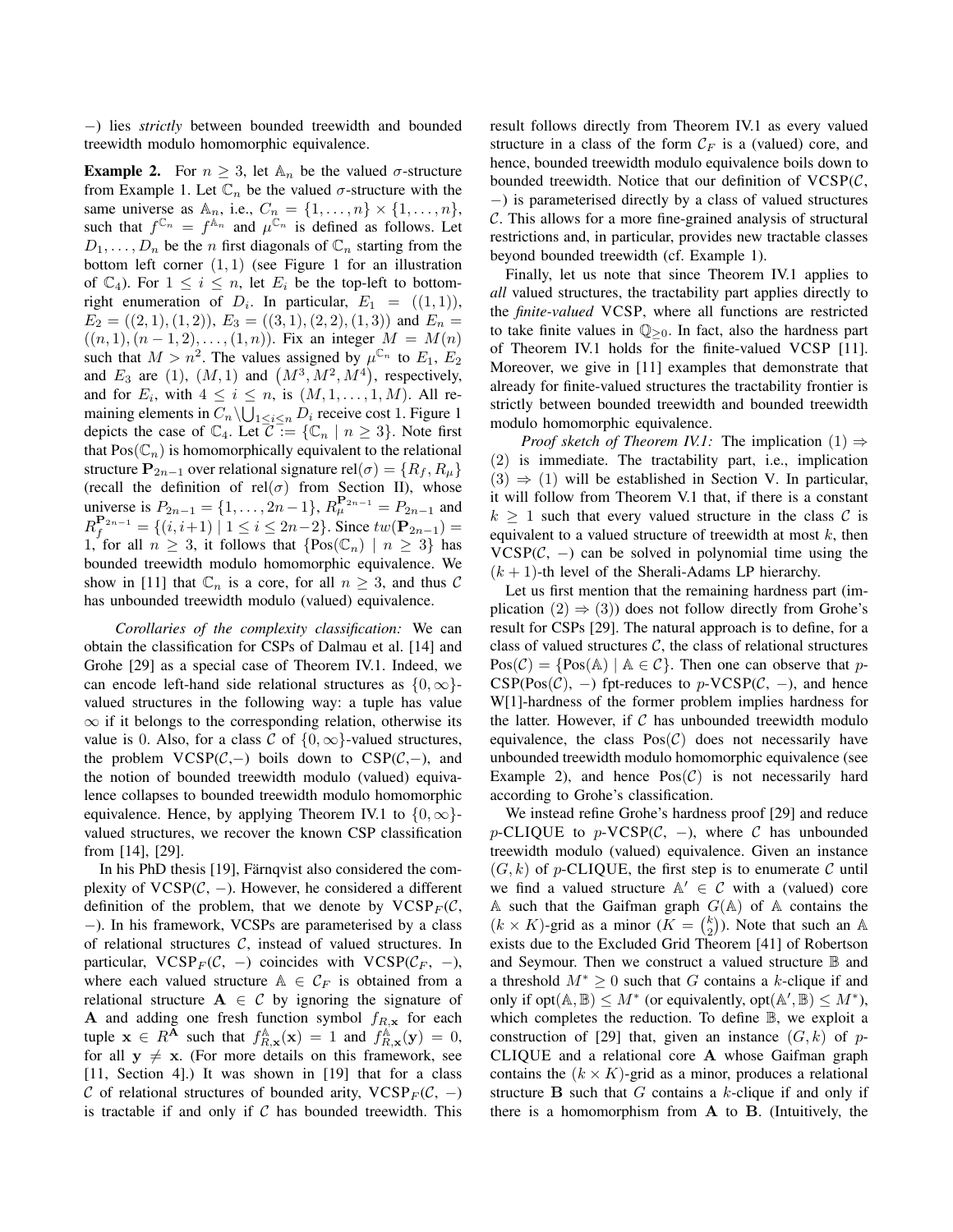

Figure 1. The valued  $\sigma$ -structures A<sub>3</sub>, A<sub>3</sub> and C<sub>4</sub> from left to right ( $M > 16$ ).

 $(k \times K)$ -grid minor of **A** encodes the incidence matrix of Example 2), and hence,  $Pos(A)$  is not necessarily a relational not imply that the positive part is a relational core (see above-described B, together with a homomorphism  $\pi$  from following characterisation of cores [11, Proposition 15].  $\pi \circ h$  is surjective [11, Lemma 25]. Finally, we exploit the a k-clique.) Note that this construction cannot be applied directly with  $A = Pos(A)$  as being a (valued) core does core. Instead, we observe that it is possible to construct the **B** to Pos( $\mathbb{A}$ ), such that G contains a k-clique if and only if there is a homomorphism h from  $Pos(A)$  to **B** such that

 $f^{\mathbb{A}}(\mathbf{x})e^{(\mathbf{f}-\mathbf{x})}$  Scope  $y_{\mathbb{A}}$  of  $f^{\mathbb{A}}(\mathbf{x})c(f,g(\mathbf{x}))=:co_{\mathbb{A}}$ Proposition IV.2. *Let* A *be a valued* σ*-structure. Then,* A *is a core if and only if there exists a mapping* c :  $tup(A) \mapsto \mathbb{Q}_{\geq 0}$  *such that for every non-surjective mapping*  $g: A \mapsto A$ *, we have*  $M_{\mathbb{A},c} := \sum_{(f,\mathbf{x}) \in \text{tupp}(\mathbb{A})} f^{\mathbb{A}}(\mathbf{x}) c(f,\mathbf{x})$  $\sum_{(f,\mathbf{x}) \in \textit{tup}(\mathbb{A})} f^{\mathbb{A}}(\mathbf{x}) c(f,g(\mathbf{x})) = : \textit{cost}_{\mathbb{A},c}(g).$ 

Proposition IV.2 allows us to define our required threshold perfinition 5, Let A be a relational structure  $M^* := M_{A,c}$  and the valued structure  $\overline{B}$  by assigning  $\frac{1}{P}$  is not a core of  $\frac{1}{P}$ . that for every assignment  $h : A \mapsto B$ , either h is not a<br>that for every assignment  $h : A \mapsto B$ , either h is not a values to the tuples of B according to c (via  $\pi$ ), and large values to the remaining tuples. The key property of  $\mathbb B$  is homomorphism from  $Pos(A)$  to B, and then  $cost(h)$  is large (in particular, larger than  $M^*$ ), or h is a homomorphism and  $cost(h) = cost_{A,c}(\pi \circ h)$ . Using this, it can be shown that there is a homomorphism h from  $Pos(A)$  to **B** such that  $\pi \circ h$  is surjective if and only if  $opt(A, \mathbb{B}) \leq M^*$ .

### V. POWER OF SHERALI-ADAMS FOR  $VCSP(C, -)$

Given a tuple x, we write  $Set(x)$  to denote the set of elements appearing in  $x$ . Let  $(A, B)$  be an instance of the VCSP over a signature  $\sigma$  and  $k \geq 1$ . We define a new signature  $\sigma_k = \sigma \cup \{\rho_k\}$ , where  $\rho_k$  is a new function symbol of arity k. Then, we create from  $(A, B)$  an instance  $(A_k, B_k)$ over  $\sigma_k$  such that  $A_k = A$ ,  $B_k = B$ ,  $\rho_k^{\mathbb{A}_k}(\mathbf{x}) = 1$  for any  $\mathbf{x} \in A_k^k$ ,  $\rho_k^{\mathbb{B}_k}(\mathbf{x}) = 0$  for any  $\mathbf{x} \in B_k^k$ , and for every  $f \in \sigma$ we have  $f^{\mathbb{A}_k} = f^{\mathbb{A}}$  and  $f^{\mathbb{B}_k} = f^{\mathbb{B}}$ . Because the new function  $\rho_k$  is identically zero in  $\mathbb{B}_k$ , we have that for any mapping  $h: A \mapsto B$ , cost(h) is the same in both instances (A, B) and  $(A_k, B_k)$ . The *Sherali-Adams relaxation of level* k [43] of  $(A, B)$ , denoted by  $SA_k(A, B)$ , is the linear program given in Figure 2, which has one variable  $\lambda(f, \mathbf{x}, s)$  for each  $(f, \mathbf{x}) \in$  $\text{tup}(\mathbb{A}_k)_{>0}$  and  $s : \text{Set}(\mathbf{x}) \mapsto B_k$ . Note that the variables are indexed not only by  $x$  and  $s$  but also by  $f$ . This would not be necessary if  $k \geq \operatorname{ar}(f)$  but we are also interested in the case of  $k < \text{ar}(f)$ .

We denote by  $opt_k(A, B)$  the minimum cost of a solution to **Definition 4.** Let  $\mathbb{A}, \mathbb{B}$  *be valued*  $\sigma$ *-structures and*  $k \geq 1$ *.*  $SA_k(\mathbb{A}, \mathbb{B})$ .

scopes of  $G(A)$  are the sets that appear precisely in the Let  $A$  be a relational structure with universe  $A$  over a relational signature  $\tau$ . Recall from Section II that  $G(A)$ denotes the Gaifman graph of  $A$ . A *scope* of  $G(A)$  is a set X for which there is a relation symbol  $R \in \tau$  and a tuple  $x \in R^A$  such that  $X = Set(x)$ . In other words, the tuples of  $A<sup>1</sup>$ . Observe that every scope X of  $G(A)$  induces a clique in  $G(\bf{A})$ .

In ty. 2 allows us to define our required threshold **Definition 5.** Let A *be a relational structure and*  $G(A)$  $\lim_{n \to \infty}$  its Gaifman graph. Let  $(T, \beta)$  be a tree decomposition of  $of (T, \beta)$  *is defined as*  $G(A)$ *, where*  $T = (V(T), E(T))$ *. The* width modulo scopes

$$
\max\{|\beta(t)| - 1 \mid t \in V(T)
$$
  
and  $\beta(t)$  is not a scope of  $G(\mathbf{A})\}.$ 

*If*  $\beta(t)$  *is a scope for all nodes*  $t \in V(T)$  *then we set the width modulo scopes of*  $(T, \beta)$  *to be* 0*. The* treewidth modulo scopes of  $G(A)$ *, denoted by*  $tw_{ms}(G(A))$ *, is the minimum width modulo scopes over all its tree decompositions. The treewidth modulo scopes of* **A** *is*  $tw_{ms}(A) = tw_{ms}(G(A)).$ *For a valued structure* A*, we define the treewidth modulo scopes of*  $\mathbb{A}$  *as*  $tw_{ms}(\mathbb{A}) = tw_{ms}(Pos(\mathbb{A})).$ 

Note that, unlike treewidth, the notion of treewidth modulo scopes is not *monotone*, i.e., it can increase after taking substructures. To see this, take for instance the relational structure **A** that corresponds to the undirected  $k \times k$  grid. We have  $tw_{ms}(A) = k$ . However, adding a new relation with only one tuple containing all elements of A lowers

<sup>&</sup>lt;sup>1</sup>In a (V)CSP instance, the term *scope* usually refers to the list of variables a (valued) constraint depends on.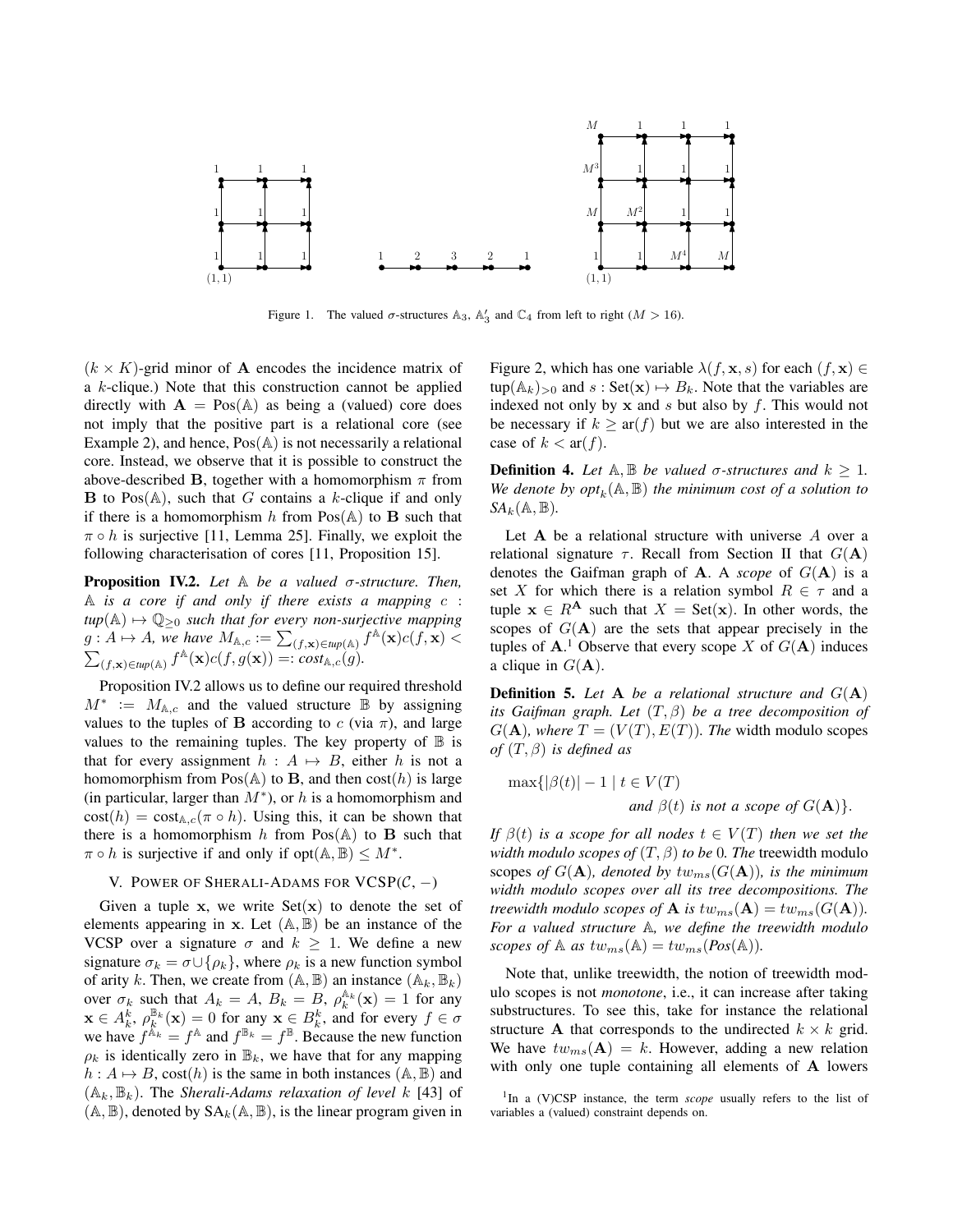$$
\min \sum_{\substack{(f,\mathbf{x}) \in \text{tup}(\mathbb{A}_k) > 0, \ s: \text{Set}(\mathbf{x}) \mapsto B_k \\ f^{\mathbb{A}_k}(\mathbf{x}) \times f^{\mathbb{B}_k}(\mathbf{s}(\mathbf{x})) < \infty}} \lambda(f,\mathbf{x},s) f^{\mathbb{A}_k}(\mathbf{x}) / f^{\mathbb{B}_k}(\mathbf{s}(\mathbf{x}))} \times f^{\mathbb{B}_k}(\mathbf{s}(\mathbf{x}))} \times f^{\mathbb{B}_k}(\mathbf{s}(\mathbf{x}))} \times f^{\mathbb{B}_k}(\mathbf{s}(\mathbf{x}))} \times f^{\mathbb{B}_k}(\mathbf{s}(\mathbf{x}))} \times f^{\mathbb{B}_k}(\mathbf{s}(\mathbf{x}))} \times f^{\mathbb{B}_k}(\mathbf{s}(\mathbf{x}))} \times f^{\mathbb{B}_k}(\mathbf{s}(\mathbf{x}))} \times f^{\mathbb{B}_k}(\mathbf{s}(\mathbf{x}))} \times f^{\mathbb{B}_k}(\mathbf{s}(\mathbf{x}))} \times f^{\mathbb{B}_k}(\mathbf{s}(\mathbf{x}))} \times f^{\mathbb{B}_k}(\mathbf{s}(\mathbf{x}))} \times f^{\mathbb{B}_k}(\mathbf{s}(\mathbf{x}))} \times f^{\mathbb{B}_k}(\mathbf{s}(\mathbf{x}))} \times f^{\mathbb{B}_k}(\mathbf{s}(\mathbf{x}))} \times f^{\mathbb{B}_k}(\mathbf{s}(\mathbf{x}))} \times f^{\mathbb{B}_k}(\mathbf{s}(\mathbf{x}))} \times f^{\mathbb{B}_k}(\mathbf{s}(\mathbf{x}))} \times f^{\mathbb{B}_k}(\mathbf{s}(\mathbf{x}))} \times f^{\mathbb{B}_k}(\mathbf{s}(\mathbf{x}))} \times f^{\mathbb{B}_k}(\mathbf{s}(\mathbf{x}))} \times f^{\mathbb{B}_k}(\mathbf{s}(\mathbf{x}))} \times f^{\mathbb{B}_k}(\mathbf{s}(\mathbf{x}))} \times f^{\mathbb{B}_k}(\mathbf{s}(\mathbf{x}))} \times f^{\mathbb{B}_k}(\mathbf{s}(\mathbf{x}))} \times f^{\mathbb{B}_k}(\mathbf{s}(\mathbf{x}))} \times f^{\mathbb{B}_k}(\mathbf{s}(\mathbf{x}))} \times f^{\mathbb{B}_k}(\mathbf
$$

Figure 2. The Sherali-Adams relaxation of level  $k$  of  $(A, B)$ .

the treewidth modulo scopes to 0. Let us also remark that the relational structures with treewidth modulo scopes 0 are precisely the relational structures whose underlying hypergraphs are  $\alpha$ -acyclic (see e.g. [25]).

Given a valued  $\sigma$ -structure A, the *overlap* of A is the largest integer m such that there exist  $(f, \mathbf{x})$ ,  $(p, \mathbf{y}) \in$ tup(A)<sub>>0</sub> with  $(f, x) \neq (p, y)$  and  $|\text{Set}(x) \cap \text{Set}(y)| = m$ .

The following is our second main result.

Theorem V.1 (Power of Sherali-Adams). *Let* A *be a valued*  $\sigma$ *-structure and let*  $k \geq 1$ *. Let*  $\mathbb{A}'$  *be the core of*  $\mathbb{A}$ *. Then,*  $opt_k(\mathbb{A}, \mathbb{B}) = opt(\mathbb{A}, \mathbb{B})$  *for every valued σ-structure*  $\mathbb{B}$  if and only if *(i)*  $tw_{ms}(\mathbb{A}^{\prime}) \leq k - 1$  *and (ii) the overlap of*  $\mathbb{A}^{\prime}$ *is at most* k*.*

We show in [11] that Theorem V.1 holds also for finitevalued structures. In particular, the sufficiency part of Theorem V.1, i.e., if the core satisfies conditions (i) and (ii) then the  $k$ -th level of Sherali-Adams is tight, applies directly to the finite-valued case. It follows from the proofs of [11, Theorems 36 and Theorem 39] that whenever the core violates condition (i) or (ii) then the  $k$ -th level of Sherali-Adams is not tight even for finite-valued structures. Hence, Theorem V.1 also characterises the tightness of Sherali-Adams for finite-valued VCSPs.

Let us note that the characterisation given by Theorem V.1 for levels  $k \geq r$ , where r is the arity of the signature of A, boils down to the notion of treewidth. That is, if  $k \geq r$ , the  $k$ -th level of Sherali-Adams is tight if and only if the treewidth of the core of  $A$  is at most  $k - 1$ . Interestingly, Theorem V.1 tells us *precisely* under which conditions the  $k$ -th level works even for  $k < r$ .

Finally, we remark that the core structure  $A'$  is in general hard to compute [11], which rules out the naive algorithm that would compute opt $(A, B)$  using dynamic programming along a tree decomposition of  $Pos(A')$ . Theorem V.1 gives a way to circumvent this issue since the linear program  $SA_k(\mathbb{A}, \mathbb{B})$  does not depend on  $\mathbb{A}'$  in any way.

Proof sketch of Theorem V.1: Suppose that A' is the core of  $A$  and that  $A'$  satisfies conditions (i) and (ii). Let  $(T, \beta)$  be a tree decomposition of  $G(Pos(A'))$  of width modulo scopes at most  $k - 1$ . Let  $\lambda$  be an optimal solution to  $\mathrm{opt}_k(\mathbb{A}', \mathbb{B})$ , for some arbitrary  $\mathbb{B}$ , and c be the vector defining the objective function of  $SA_k(\mathbb{A}', \mathbb{B})$ . To show that  $opt(A', \mathbb{B}) \le opt_k(A', \mathbb{B})$ , we consider the restriction of  $SA_k(\mathbb{A}', \mathbb{B})$  relevant to the tree decomposition  $(T, \beta)$ . Formally, let BTup :=  $\{(f, \mathbf{x}) \in \text{trp}(\mathbb{A}_k')_{>0} \mid$ Set(x)  $\subseteq \beta(t)$  for some t in T} and  $\mathcal{T} := \{(f, x, s)$ :  $(f, \mathbf{x}) \in \text{BTup}, s : \text{Set}(\mathbf{x}) \mapsto B$ . Note that tup $(\mathbb{A}')_{>0} \subseteq$ BTup, and hence  $c|\tau \cdot \lambda|_{\tau} = c \cdot \lambda = \text{opt}_k(\mathbb{A}', \mathbb{B})$ .

We show that the polytope described by the restriction of  $SA_k(\mathbb{A}', \mathbb{B})$  to  $\mathcal T$  is integral (see [11, Lemma 34] for details). Note that a feasible solution of this polytope corresponds roughly to a family of consistent probability distributions  $\mathcal{R} = \{R(X) \mid X \text{ is a bag of } (T, \beta)\}\$ , where each  $R(X)$  is a distribution over partial mappings from  $A'$  to  $B$  with the same domain  $X \subseteq A'$ . Under this view, proving integrality (i.e., each feasible solution is a convex combination of integral solutions), corresponds to exhibiting a probability distribution  $\mathcal{R}^*$  over (global) mappings from  $A'$  to  $B$  such that for every bag X of the tree decomposition  $(T, \beta)$ , the marginal distribution of  $\mathcal{R}^*$  over X coincides with  $R(X)$ . Since the overlap of  $A'$  is at most k, we have that  $|X \cap X'| \leq k$  for every adjacent bags X and X' in  $(T, \beta)$ . Together with the consistency constraints in  $SA_k(\mathbb{A}', \mathbb{B})$ , this implies that the distributions  $R(X)$  and  $R(X')$  must be consistent (i.e., define the same marginal over  $X \cap X'$ ). This allows us to argue inductively over the tree structure of T and construct the required distribution  $\mathcal{R}^*$ . This shows that  $opt(\mathbb{A}', \mathbb{B}) \le opt_k(\mathbb{A}', \mathbb{B})$  and hence  $SA_k(\mathbb{A}', \mathbb{B})$  is always tight. It follows that  $A$  is also tight as the optimum of any level of Sherali-Adams is preserved under equivalence [11, Proposition 28].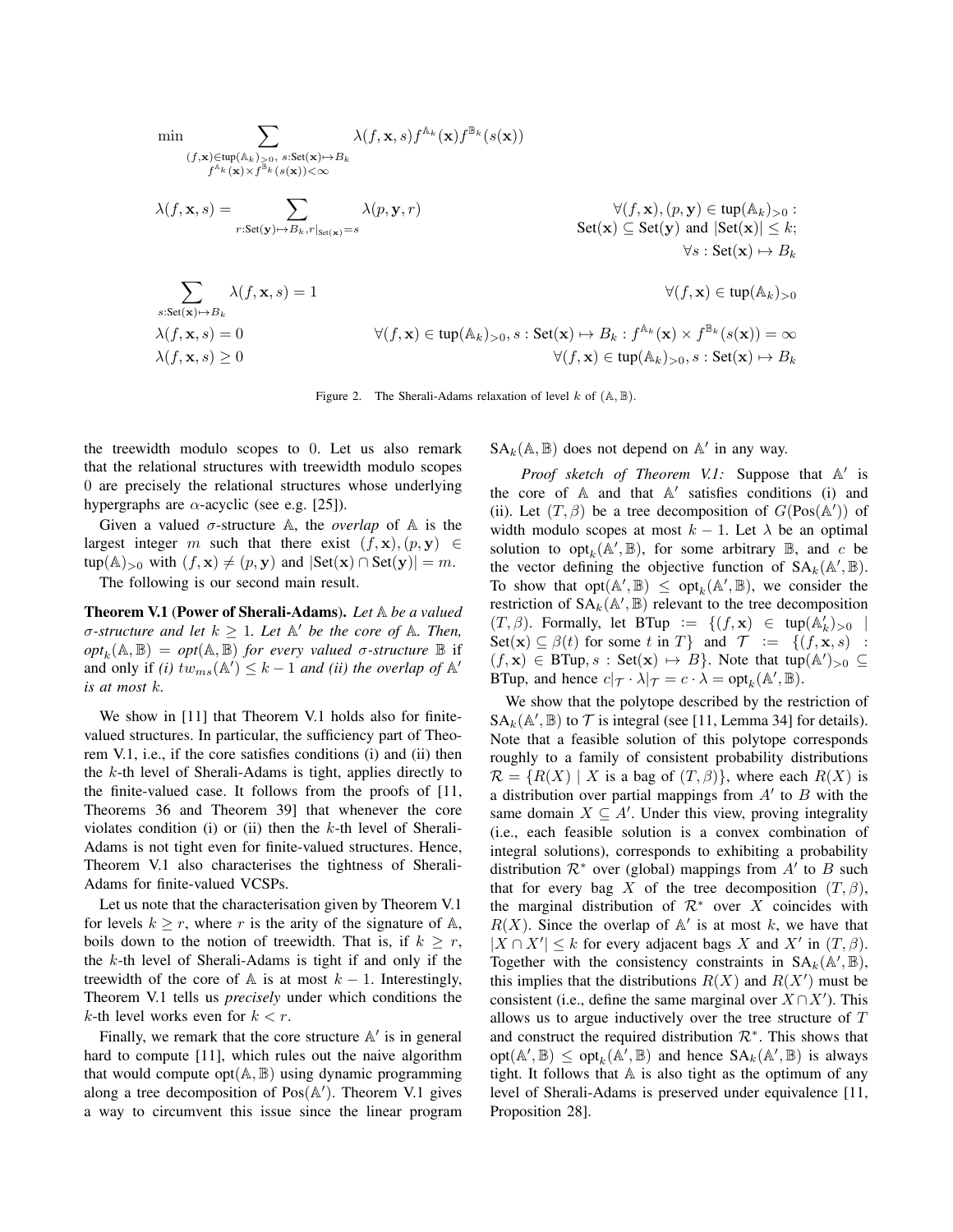Next, we need to show that conditions (i) and (ii) are not only sufficient but also *necessary* for the tightness of the Sherali-Adams relaxation of level  $k$ . More precisely, given a valued structure A that fails to meet both conditions, we need to construct a valued structure  $\mathbb B$  such that opt $(\mathbb A, \mathbb B)$ opt<sub>k</sub>( $\mathbb{A}, \mathbb{B}$ ). By [11, Proposition 28] we can further assume that  $A$  is a core.

In the case where A does not satisfy (i) we refine a proof strategy from [1], where it is shown that for every relational core  $A$  with treewidth at least  $k$ , there exists a relational structure B such that the  $(k - 1)$ -consistency test on  $(A, B)$  succeeds despite there being no homomorphism from  $A$  to  $B$ . In order to prove this, it is shown that for every relational structure A, there exists a relational structure B and a homomorphism  $\pi$  from **B** to **A**, such that ( $\dagger$ ) there is no homomorphism h from **A** to **B** such that  $\pi \circ h$  is surjective [1, Lemma 1]. Hence, if A is a relational core, there is no homomorphism from A to B. On the other hand, if  $tw(\mathbf{A}) \geq k$  then the  $(k-1)$ -consistency test on  $(A, B)$  succeeds [1, Lemma 2], or equivalently, there is a non-empty family  $\mathcal{H}_k$  of partial homomorphisms from A to **B** whose domains are of size at most  $k$  such that the following consistency property holds: for every two subsets  $S, S' \subseteq A$  and  $h \in \mathcal{H}_k$  with domain S, there is  $h' \in \mathcal{H}_k$ with domain S' such that  $h|_{S \cap S'} = h'|_{S \cap S'}$ . To define such a family, the authors exploit the well-known connection between treewidth and brambles on graphs [42].

We define our valued structure  $\mathbb B$  as a valued variant of the relational structure B that would be constructed from  $A = Pos(A)$ , where the valuation of the tuples in B is given by the mapping  $c$  (via  $\pi$ ) in our cost-based characterisation of cores (Proposition IV.2) and every other tuple is given a large value. The latter ensures that every mapping  $h$ :  $A \mapsto B$  that is not a homomorphism from Pos(A) to **B** has very large cost. On the other hand, every homomorphism  $h$ satisfies  $cost(h) = cost_{A,c}(\pi \circ h)$ . Property (†) above and Proposition IV.2 ensure that opt $(A, B) > M_{A,c}$ .

The delicate part of the proof is to argue that there exists a solution  $\lambda$  to  $SA_k(\mathbb{A}, \mathbb{B})$  of cost  $M_{\mathbb{A}, c}$ . Let  $\mathcal{D} := \{X \subseteq$  $A \mid X$  is a scope of  $G(Pos(A))$  or  $|X| \leq k$ . The solution  $\lambda$  consists of a family of consistent probability distributions, each one defined over a set of partial mappings over the same domain  $X$ , where  $X$  ranges over  $D$ . In order to define this family, we adapt an argument from [46] for proving the existence of gap instances for Sherali-Adams relaxations of VCSP( $-$ ,  $E_{\mathcal{G},3}$ ), where  $E_{\mathcal{G},3}$  denotes linear equations of width three. The idea is to define a well-behaved set of domains  $S \subseteq 2^A$  that covers  $D$  in the sense that for every  $X \in \mathcal{D}$ , there is a minimal set  $S_X \in \mathcal{S}$  containing X. The set S is well-behaved in that one can define for  $S \in \mathcal{S}$ a set of partial mappings  $\mathcal{H}(S)$  with domain S, such that the family of uniform distributions  $\{U(\mathcal{H}(S)) \mid S \in \mathcal{S}\}\)$  is consistent. This allows us to define our required family of consistent distributions over  $D$  via marginalisation: For each  $X \in \mathcal{D}$ , we consider the marginal distribution of  $U(\mathcal{H}(S_X)).$ The construction of  $\{\mathcal{H}(S) | S \in \mathcal{S}\}\$ is based on the family  $\mathcal{H}_k$  from [1]. In our case, we exploit the fact that  $tw_{ms}(\mathbb{A}) \geq k$  and a characterisation of treewidth modulo scopes in terms of brambles [11, Theorem 32]. Finally, to show that the uniform distributions  $\{U(\mathcal{H}(S)) \mid S \in \mathcal{S}\}\)$  are actually consistent, we refine the analysis of  $\mathcal{H}_k$  from [1]. In particular, it is not sufficient to argue that each partial mapping over domain  $S$  can be extended to one with domain  $S'$  but we need to reason about the number of such extensions [11, Claim 7].

If A violates condition (ii) instead, we construct a relational structure  $B$  over a domain  $B$  as follows. The elements of B are tuples of the form  $(a, b_1, \ldots, b_n)$ , where  $a \in A$  and  $(b_1, \ldots, b_n)$  is a list of bits. Then, we pick two distinct tuples  $(p, x), (q, y)$  with a large overlap  $S := \text{Set}(x) \cap \text{Set}(y)$  and define the relations of B with two properties in mind: For any homomorphism  $h : Pos(A) \rightarrow B$ , the composition of h with the first projection is a homomorphism from  $Pos(A)$ to Pos( $\mathbb{A}$ ), and there is no homomorphism  $h : Pos(\mathbb{A}) \mapsto \mathbf{B}$ such that  $|h(S)| = |S|$ . The latter is achieved by exploiting  $R_p^{\mathbf{B}}$  and  $R_q^{\mathbf{B}}$  to enforce conflicting parity constraints on certain bits  $b_i$  in any injective assignment to S. Similarly to the case where condition (i) is violated, we then use these two properties together with the costs given by Proposition IV.2 to turn **B** into a valued structure **B** such that  $opt(A, B)$ is strictly greater than some fixed threshold  $M_{A,c}$ . Finally, we exploit the fact that  $R_p^{\mathbf{B}}$  and  $R_q^{\mathbf{B}}$  only impose parity constraints on assignments to  $|S| \geq k+1$  elements to show that  $SA_k(\mathbb{A}, \mathbb{B})$  has a solution of cost  $M_{\mathbb{A},c}$  given by uniform distributions on carefully chosen sets of partial assignments.

### VI. SEARCH VCSP $(\mathcal{C},-)$

If a class  $C$  of valued structures has bounded treewidth modulo equivalence then the Sherali-Adams LP hierarchy can be used to solve in polynomial time  $VCSP(\mathcal{C},-)$ , that is, to compute the minimum cost of a mapping from  $A \in \mathcal{C}$ to some arbitrary valued structure B. However, it may be the case that computing a mapping of that cost is NP-hard even though we know that one exists. The search version of the VCSP, denoted by SVCSP, explicitly asks for a minimumcost mapping.

Given a valued  $\sigma$ -structure A and a mapping  $q$  :  $A \mapsto A$ , we define  $g(A)$  to be the valued  $\sigma$ -structure over universe  $g(A)$  such that  $f^{g(A)}(\mathbf{x}) = f^{A}(g^{-1}(\mathbf{x})) =$  $\sum_{\mathbf{y}\in A^{ar}(f):g(\mathbf{y})=\mathbf{x}}f^{\mathbb{A}}(\mathbf{y}),$  for all  $f\in \sigma$  and  $\mathbf{x}\in g(A)^{ar(f)}$ . It follows from [11, Proposition 12] and [11, Proposition 42] that for every valued structure A there exists a mapping  $g : A \mapsto A$  such that g belongs to the support of some inverse fractional homomorphism from A to A and  $q(A)$  is the core of  $A$ . If C is a class of valued structures, we denote by CORE COMPUTATION $(C)$  the problem that takes as input some  $A \in \mathcal{C}$  and asks to compute such a mapping g.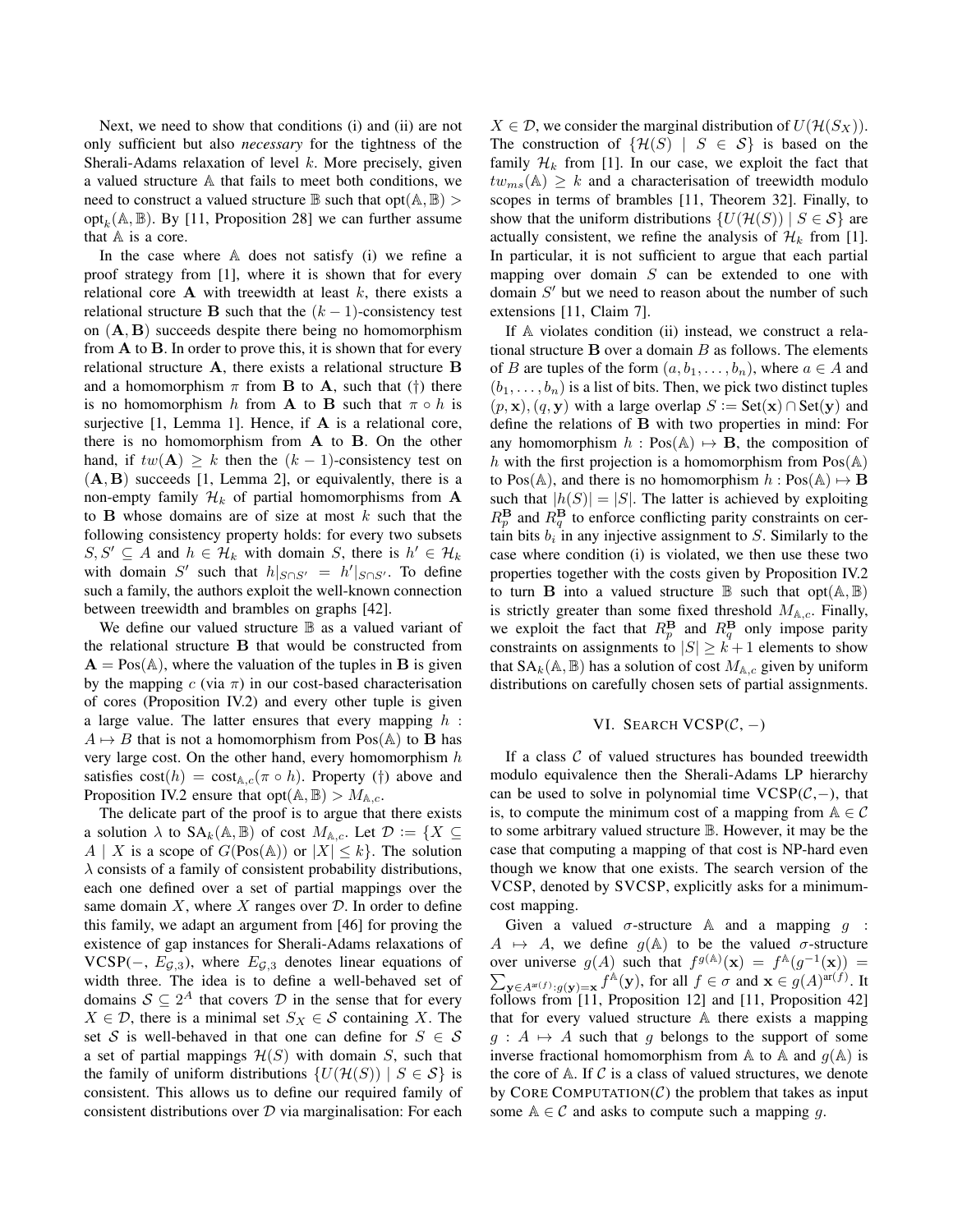Building on our results from Section V and adapting techniques from [45], we show the following.

**Theorem VI.1** (Search classification). Assume  $FPT \neq$ *W[1]. Let* C *be a recursively enumerable class of valued structures of bounded arity. Then, the following are equivalent:*

- *1)*  $SVCSP(C, -)$  *is in PTIME.*
- *2)* C *is of bounded treewidth modulo equivalence and* CORE COMPUTATION(C) *is in PTIME.*

*Proof sketch:* We start with the implication  $(2) \Rightarrow (1)$ . Suppose that  $C$  has treewidth modulo equivalence at most k for some  $k \in \mathbb{N}$  and that CORE COMPUTATION(C) is in PTIME. Let  $(A, B)$  be an instance of SVCSP $(C, -)$ . First, we invoke the polynomial-time algorithm for CORE COMPUTATION( $C$ ) on the structure A. As observed in [11, Proposition 10, composing the mapping  $q$  thus obtained with any minimum-cost mapping h from  $g(A)$  to  $B$  yields a minimum-cost mapping from A to B. We then combine a straightforward branching algorithm with Theorem V.1 to construct an integral optimal solution to  $SA_{k+1}(q(A), B)$ in polynomial time, which provides a suitable mapping  $h$ . For this step, the key property is that introducing any set of fresh unary functions to  $q(\mathbb{A})$  (for branching purposes) cannot increase its treewidth modulo equivalence because it is a core.

One part of the implication  $(1) \Rightarrow (2)$  is immediate by Theorem IV.1: if  $SVCSP(\mathcal{C}, -)$  is in PTIME, then  $\mathcal C$ is of bounded treewidth modulo equivalence (under our assumptions). For the second part we proceed in two steps. First, we show that there is a polynomial-time Turing reduction from CORE COMPUTATION( $\mathcal{C}$ ) to a slightly different problem REDUCTION STEP $(C)$ , which takes as input a structure  $A \in \mathcal{C}$  together with a mapping  $q : A \mapsto A$ that belongs to the support of at least one inverse fractional homomorphism from  $A$  to  $A$ . The goal of REDUCTION STEP is to compute a mapping  $g^+$  that also belongs to the support of at least one inverse fractional homomorphism from A to A and such that  $g^+(A) \subsetneq g(A)$ . Adapting a strategy from [45], we reformulate the problem of computing such a mapping  $g^+$  as a linear program (with exponentially many variables) and show that its dual admits a polynomial-time strong separation oracle. This oracle makes crucial use of the assumed polynomial-time algorithm for  $SVCSP(\mathcal{C}, -)$ . It then follows from standard combinatorial optimisation techniques [30, Lemma 6.5.15] that REDUCTION  $STEP(C)$ (and hence CORE COMPUTATION $(C)$ ) can be solved in polynomial time, which establishes the claim.

#### VII. RELATED PROBLEMS

In this section we provide tight complexity bounds for several problems related to our characterisations. (For complete proofs, we refer the reader to [11].) All lower bounds follow from existing results on relational structures or

 ${0, \infty}$ -valued structures. For the upper bounds, we need the results from previous sections, especially, the machinery developed in Section III.

Proposition VII.1. *We have the following:*

- *1) Given two valued structures* A*,* B*, deciding whether* A *improves* B *is NP-complete. Similarly, deciding whether* A *and* B *are equivalent is NP-complete.*
- *2) Given a valued structure* A*, deciding whether* A *is a core is coNP-complete.*
- *3) For every fixed*  $k \geq 1$ *, the following problems are NPcomplete:*
	- *a) Given a valued structure* A*, decide whether the treewidth of the core of* A *is at most* k*.*
	- *b) Given a valued structure* A*, decide whether the Sherali-Adams relaxation of level* k *is always tight for* A*.*

### VIII. APPLICATION TO DATABASE THEORY

It is well known that the evaluation/containment problem for *conjunctive queries* (CQs) (i.e., first-order queries using only conjunction and existential quantification) is equivalent to the homomorphism problem, and hence equivalent to CSPs [12], [33]. This observation has been fundamental in providing principled techniques for the static analysis and optimisation of CQs. Indeed, in their seminal work [12], Chandra and Merlin exploited this connection to show that the containment and equivalence problem for CQs are NPcomplete. They also provided tools for minimising CQs with strong theoretical guarantees. In terms of homomorphisms, minimising a CQ corresponds essentially to computing the (relational) core of a relational structure.

The situation is less clear in the context of annotated databases [28]. In this framework, the tuples of the database are annotated with values from a particular semiring  $K$ , and the semantics of a CQ is a value from  $K$ . For instance, the Boolean semiring  $({0, 1}, \vee, \wedge, 0, 1)$  gives us the usual semantics of CQs, and the natural semiring  $(N, +, \times, 0, 1)$ corresponds to the so-called *bag semantics* of CQs. Another semiring considered in the literature is the *tropical* semiring  $(\overline{\mathbb{Q}}_{\geq 0}, \min, +, \infty, 0)$ , which provides a *minimum-cost* semantics [28]. Unfortunately, the homomorphism machinery cannot be applied directly to the study of containment and equivalence in the semiring setting. While there are some works in this direction (see, e.g. [36], [27]), several basic problems remain open. In particular, the precise complexity of containment/equivalence of CQs over the tropical semiring is open (it was shown in [36] to be NP-hard and in  $\Pi_2^{\bar{p}}$ , the second level of the polynomial-time hierarchy). Our first observation is that these two problems are actually NPcomplete. Indeed, it is well known that VCSP is equivalent to CQ evaluation over the tropical semiring. Moreover, containment and equivalence of CQs over the tropical semiring correspond to improvement and (valued) equivalence of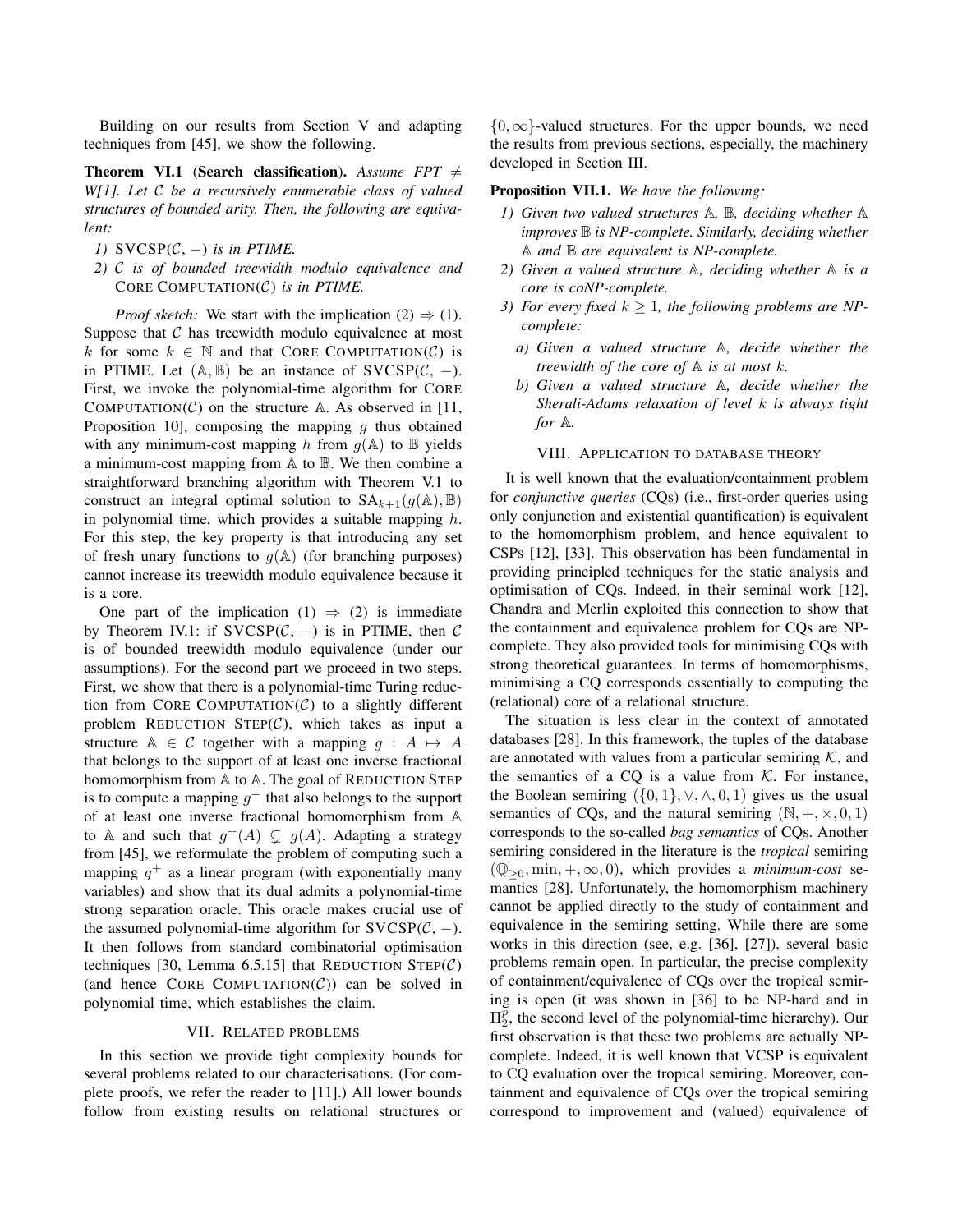valued structures. By applying Proposition VII.1, item (1), we directly obtain NP-completeness of these problems.

Our second observation is that our notion of (valued) core provides a notion of minimisation of CQs over the tropical semiring with theoretical guarantees. Indeed, as pointed out in item (iii) at the end of Section III, the core of a valued structure is always an equivalent valued structure with minimal number of elements, or in terms of CQs, with minimal number of variables. Also, as the core is computable (item (v) at the end of Section III), we have an algorithm to compute the core of a CQ over the tropical semiring. (In fact, a PSPACE algorithm.) Finally, it is worth mentioning that our classification result from Theorem IV.1 can be interpreted as a characterisation of the classes of CQs over the tropical semiring that can be evaluated in PTIME.

#### ACKNOWLEDGMENT

Stanislav Živný was supported by a Royal Society University Research Fellowship. This project has received funding from the European Research Council (ERC) under the European Union's Horizon 2020 research and innovation programme (grant agreement No 714532). The paper reflects only the authors' views and not the views of the ERC or the European Commission. The European Union is not liable for any use that may be made of the information contained therein.

#### **REFERENCES**

- [1] A. Atserias, A. A. Bulatov, and V. Dalmau, "On the Power of *k*-Consistency," in *Proceedings of the 34th International Colloquium on Automata, Languages and Programming (ICALP'07)*, ser. Lecture Notes in Computer Science, vol. 4596. Springer, 2007, pp. 279–290.
- [2] L. Barto and M. Kozik, "Constraint Satisfaction Problems Solvable by Local Consistency Methods," *Journal of the ACM*, vol. 61, no. 1, 2014, article No. 3.
- [3] L. Barto, M. Kozik, and T. Niven, "The CSP dichotomy holds for digraphs with no sources and no sinks (a positive answer to a conjecture of Bang-Jensen and Hell)," *SIAM Journal on Computing*, vol. 38, no. 5, pp. 1782–1802, 2009.
- [4] U. Bertelé and F. Brioschi, *Nonserial dynamic programming*. Academic Press, 1972.
- [5] D. Bienstock and N. Özbay, "Tree-width and the Sherali-Adams operator," *Discrete Optimization*, vol. 1, no. 1, pp. 13–21, 2004.
- [6] A. Bulatov, "A dichotomy theorem for constraint satisfaction problems on a 3-element set," *Journal of the ACM*, vol. 53, no. 1, pp. 66–120, 2006.
- [7] ——, "A dichotomy theorem for nonuniform CSPs," in *Proceedings of the 58th Annual IEEE Symposium on Foundations of Computer Science (FOCS'17)*. IEEE, 2017, pp. 319–330.
- [8] A. Bulatov, V. Dalmau, M. Grohe, and D. Marx, "Enumerating homomorphisms," *Journal of Computer and System Sciences*, vol. 78, no. 2, pp. 638–650, 2012.
- [9] A. Bulatov, P. Jeavons, and A. Krokhin, "Classifying the Complexity of Constraints using Finite Algebras," *SIAM Journal on Computing*, vol. 34, no. 3, pp. 720–742, 2005.
- [10] A. A. Bulatov, "Complexity of conservative constraint satisfaction problems," *ACM Transactions on Computational Logic*, vol. 12, no. 4, 2011, article 24.
- [11] C. Carbonnel, M. Romero, and S.  $\check{Z}$ ivný, "The complexity of general-valued CSPs seen from the other side," Tech. Rep., October 2017, arXiv:1710.03148v1.
- [12] A. K. Chandra and P. M. Merlin, "Optimal implementation of conjunctive queries in relational data bases," in *Proceedings of the 9th Annual ACM Symposium on Theory of Computing (STOC'77)*. ACM, 1977, pp. 77–90.
- [13] D. A. Cohen, M. C. Cooper, P. G. Jeavons, and A. A. Krokhin, "The Complexity of Soft Constraint Satisfaction," *Artificial Intelligence*, vol. 170, no. 11, pp. 983–1016, 2006.
- [14] V. Dalmau, P. G. Kolaitis, and M. Y. Vardi, "Constraint Satisfaction, Bounded Treewidth, and Finite-Variable Logics," in *Proceedings of the 8th International Conference on Principles and Practice of Constraint Programming (CP'02)*, ser. Lecture Notes in Computer Science, vol. 2470. Springer, 2002, pp. 310–326.
- [15] R. Dechter, *Constraint Processing*. Morgan Kaufmann, 2003.
- [16] R. Diestel, *Graph Theory*, 4th ed. Springer, 2010.
- [17] R. G. Downey and M. R. Fellows, "Fixed-Parameter Tractability and Completeness I: Basic Results," *SIAM Journal on Computing Computing*, vol. 24, no. 4, pp. 873–921, 1995.
- [18] T. Färnqvist, "Constraint optimization problems and bounded tree-width revisited," in *Proceedings of the 9th International Conference on Integration of Artificial Intelligence and Operations Research Techniques in Constraint Programming (CPAIOR'12)*, ser. Lecture Notes in Computer Science, vol. 7298. Springer, 2012, pp. 163–197.
- [19] ——, "Exploiting Structure in CSP-related Problems," Ph.D. dissertation, Department of Computer Science and Information Science, Linköping University, 2013.
- [20] T. Färnqvist and P. Jonsson, "Bounded tree-width and CSPrelated problems," in *Proceedings of the 18th International Symposium on Algorithms and Computation (ISAAC)*, ser. Lecture Notes in Computer Science, vol. 4835. Springer, 2007, pp. 632–643.
- [21] T. Feder and M. Y. Vardi, "The Computational Structure of Monotone Monadic SNP and Constraint Satisfaction: A Study through Datalog and Group Theory," *SIAM Journal on Computing*, vol. 28, no. 1, pp. 57–104, 1998.
- [22] J. Flum and M. Grohe, *Parameterized complexity theory*. Springer, 2006.